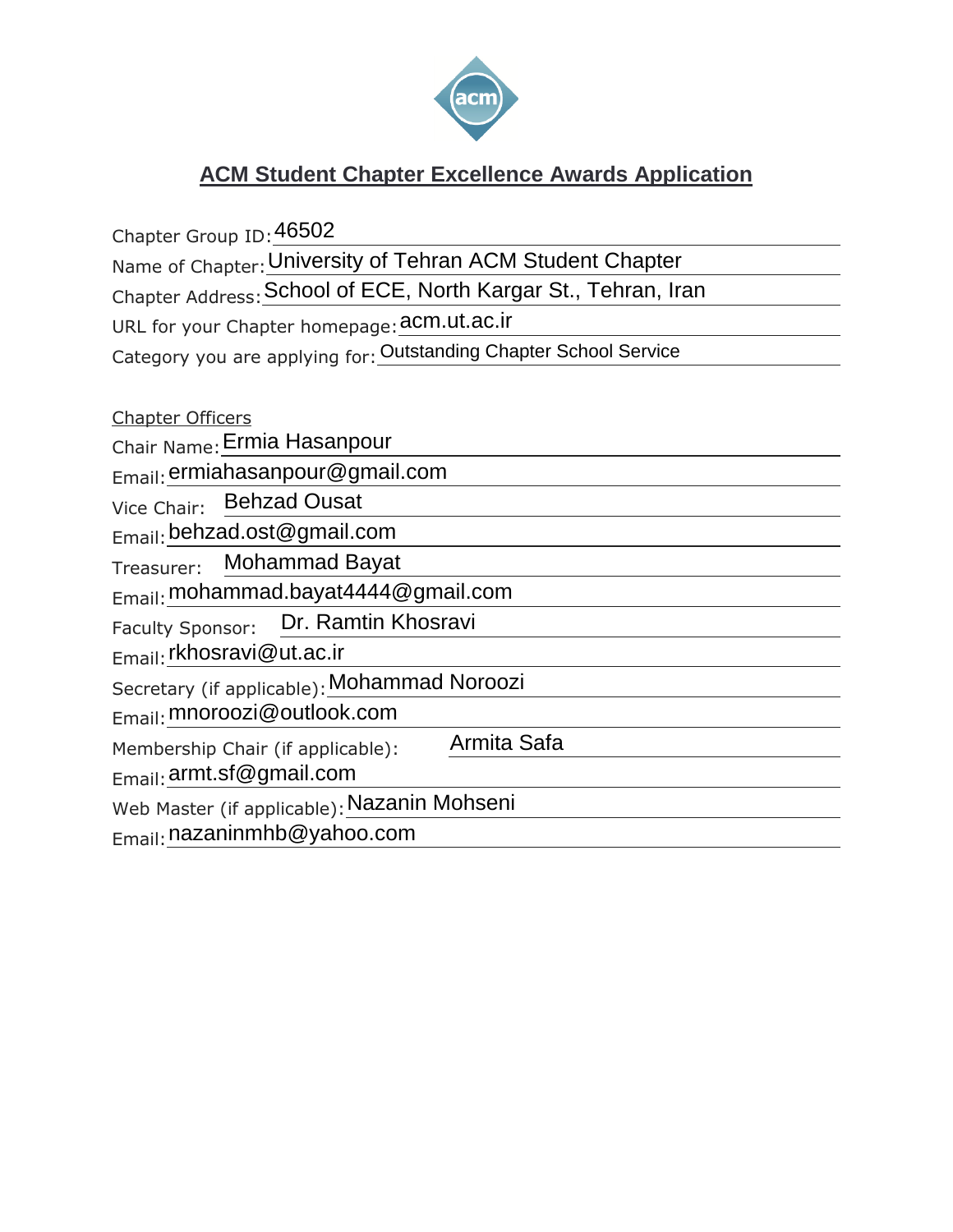

Please provide a brief description of your chapter and school including number of chapter members (1500 character maximum):

The school of electrical and computer engineering at University of Tehran is one of the most prestigious academic institutions in Iran. Hosting more than 70 academic and 30 support and technical staff, school of ECE provides a friendly, modern and supportive environment which consistently leads to excellence in education and cutting-edge research. Offering both undergraduate and graduate programs, the school is a highly admired engineering college in Iran.

ACM student chapter at University of Tehran began its activity on January 10th, 2001 as the first ACM student chapter in Iran. The main motivation behind establishment of this chapter, was promoting knowledge and adequate skills among students studying computer science. Consistent engagement with students and encouraging them to pursue and improve their ideas, were other goals behind the formation of this chapter. Our engagement with students were mostly in following context:

Conducting introductory sessions in both software and hardware engineering, focused on technologies, methods, and views

Hosting conferences and educational workshops, which in turn leads to better social and managerial skill among students

Forming and participating in groups of special purposes

This chapter is also known as the students' scientific chapter of the computer engineering college of University of Tehran.

Our chapter has +200 members consisted of undergraduate, graduate and former students who currently studying in other universities now.

Number of students at your school who take computer science and related courses, and typical majors of your chapter members (1000 character maximum):

Flexibility of Graduate programs at ECE, encourages students to envision their educational goals early on, and move toward them with assistance of members of the faculty. In addition to participating in the educational curriculum, undergraduate students are welcomed at laboratories.

On average, number of students who major in the fields of Computer Engineering and Information Technology at the school of ECE is:

B.Sc. in Computer Engineering: 202

- B.Sc. in Software Engineering: 113
- B.Sc. in Information Technology: 63
- B.Sc. in Hardware Engineering: 44
- M.Sc. in Software Engineering: 61
- M.Sc. in Hardware Engineering: 39
- M.Sc. in Artificial Intelligence: 56
- M.Sc. in Information Technology: 13
- Ph.D. in Software Engineering: 43
- Ph.D. in Hardware Engineering: 15
- Ph.D. in Artificial Intelligence: 11

Ph.D. in Information Technology: 24

Our chapter members are commonly Computer Engineering and SW and IT Engineering undergraduate students.